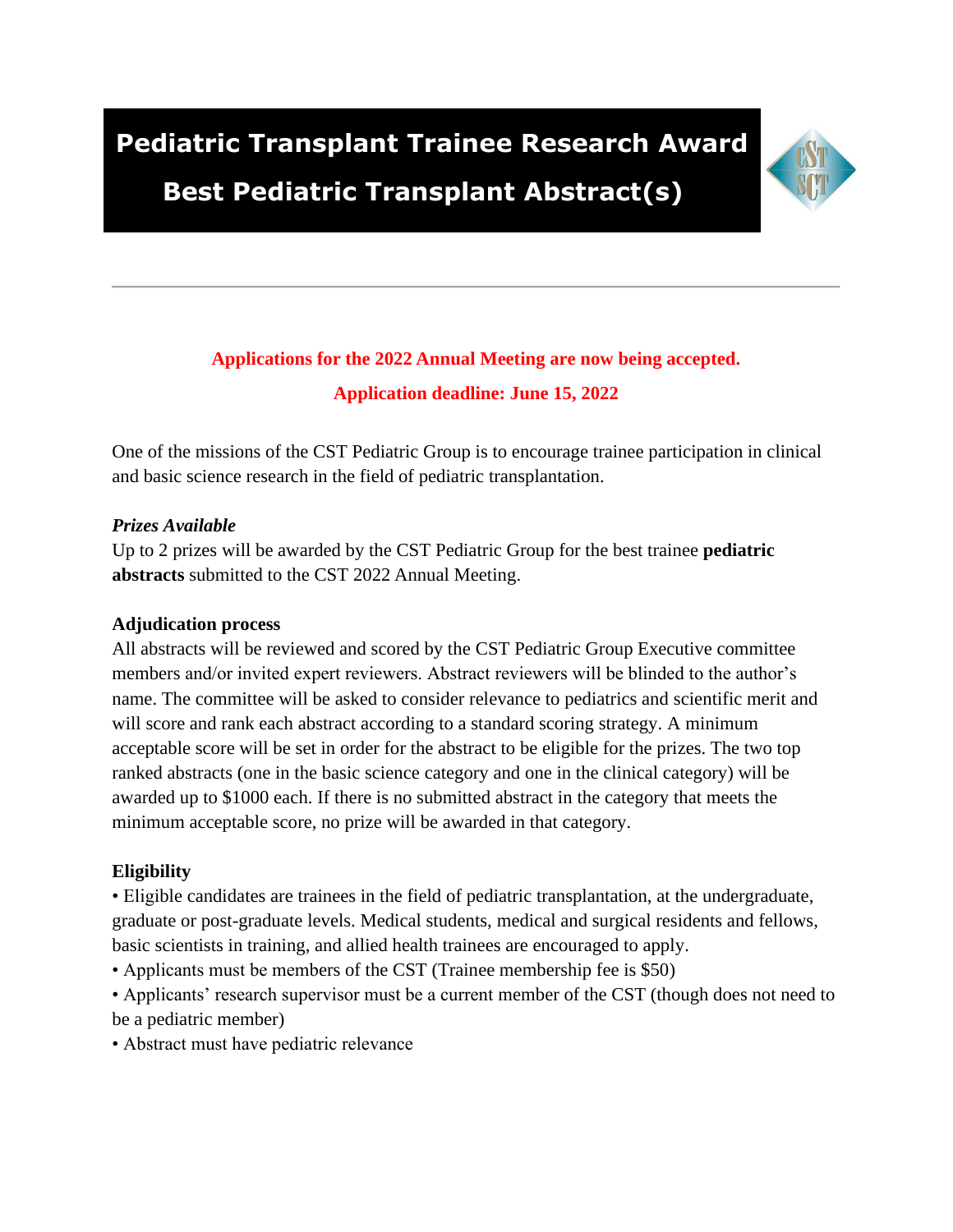#### **Abstract Formatting**

• Co-Authors' first name, last name and affiliation must be provided.

• The abstract must be organized in a structured format with sections for Background, Methods, Results and Conclusion and may not exceed 300 words in total.

• Do NOT include institutions in the abstract title, body or in the attachments to ensure a blinded review process.

- Prior to submission, the abstract submitter must ensure the abstract and all contents, including attachments fit on a single 8.5 x 11 page size.
- Minimum font size allowance is: 10 point
- Minimum Margin allowance is: Top 1", Bottom: 0.5", Left: 1", Right: 1"

#### **File Attachments**

• Up to a total of three (3) Figures, Images, Tables and/or Charts may be included in JPEG, PDF or PNG format.

- Each image, figure, table and/or chart must be legible.
- Each file size cannot exceed more than 3 Megabytes per file.

#### **What will the Pediatric Trainee Research Awardee receive?**

- Award of \$250 CAD and a certificate of award
- Travel bursary of \$750 CAD (eligible if travelling for in-person presentation at CST Pediatric Group Annual Meeting)

• Complimentary registration for the Annual Meeting (Need to write to CST Administration to receive the registration, citing this award notice)

- Ticket for each of the evening Social Events (Need to write to CST Administration to receive the registration, citing this award notice)
- Acknowledgement at the CST Pediatric Group Annual Meeting

#### **What is expected of the Pediatric Trainee Research Awardee?**

- In-person attendance at the CST Pediatric Group Annual Meeting
- In-person presentation of your abstract at the CST Pediatric Group Annual Meeting
- Participation at the CST Annual Meeting and conference

NOTE: The Pediatric session will be held in September 2022 during the CST Annual Meeting. In-person attendance/presentation at the CST Pediatric Group Annual Meeting is desirable, but virtual presentations can be considered (however, travel bursary of \$750 will only be awarded for in-person attendance/presentation).

#### **Application process for the Pediatric Trainee Research Award**

• You may apply by completing the on-line form found here and submitting your abstract through the abstract system at: https://www.xcdsystem.com/cst-

transplant/abstract/index.cfm?ID=89cSezZ

- The application deadline is June 15, 2022
- Only applications that are received by the application deadline will be considered.